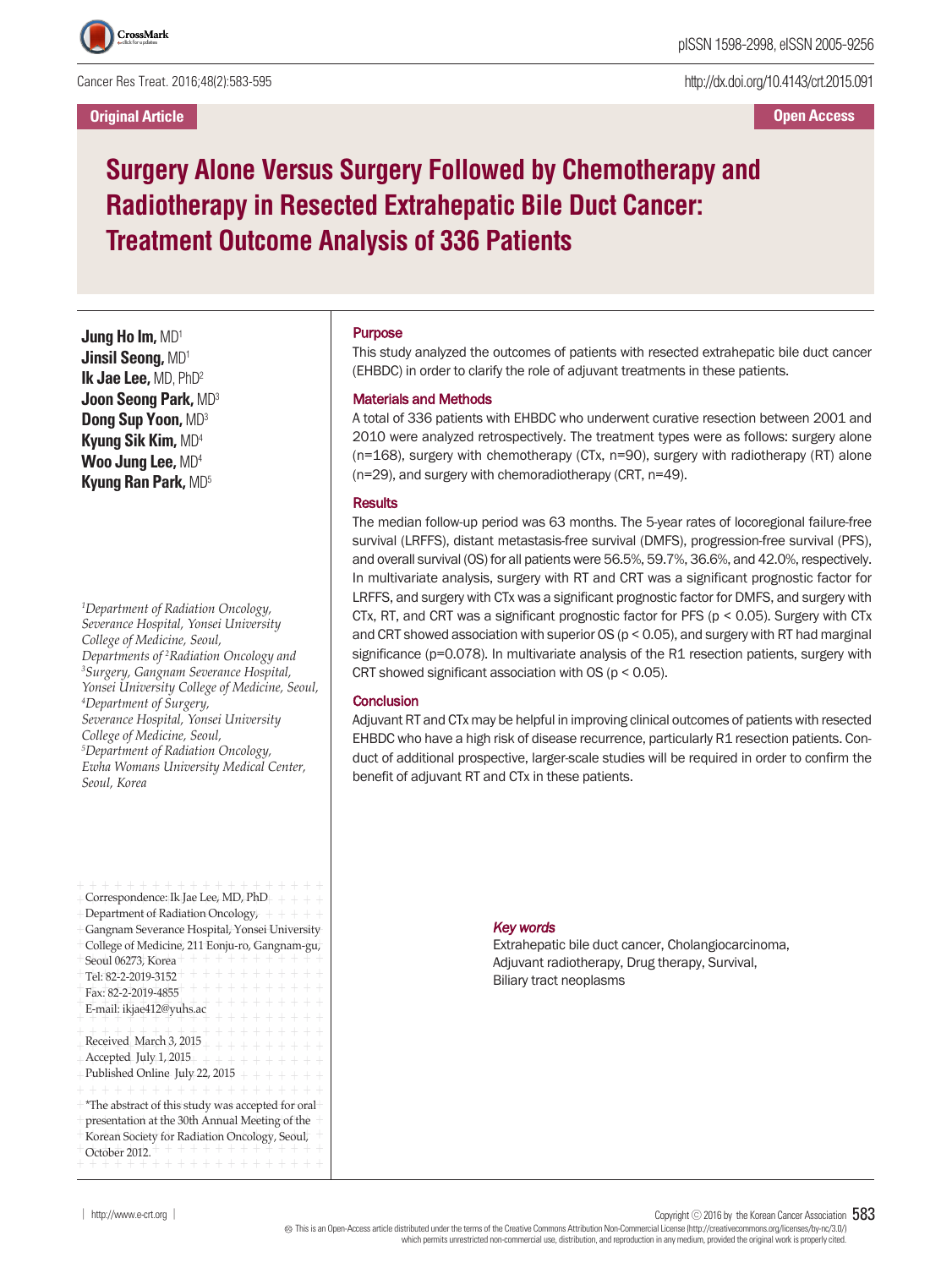## **Introduction**

Complete surgical resection is considered the only curative modality for extrahepatic bile duct cancer (EHBDC) [1]. The prognosis after curative resection without adjuvant treatment is poor, with a reported 5-year survival rate of 12%- 54%, despite aggressive surgical procedures such as major hepatectomy, pancreatoduodenectomy (Whipple's procedure), and extensive lymphadenectomy [1-3]. Treatment failures included locoregional failures or distant relapses or both, and adjuvant radiotherapy (RT) and chemotherapy (CTx) are considered to increase the rate of survival by improving locoregional disease and systemic control.

Due to its rarity, conduct of randomized controlled trials for EHBDC is difficult [1,4]. Few randomized controlled trials evaluating adjuvant treatment have been reported, and most reports are retrospective analyses. Therefore, the role of adjuvant therapy in resected EHBDC remains controversial. Several reports suggested that adjuvant RT improved survival [3,5-9]; however, others suggested that adjuvant RT had no effect on survival [10,11]. Currently, there is no consensus regarding patient selection for adjuvant RT and/or CTx.

The aim of the current study was to clarify the role of adjuvant treatment for patients with resected EHBDC by analyzing treatment outcomes, including overall survival (OS) and identifying patterns of treatment failure, and prognostic factors.

# **Materials and Methods**

## **1. Study design and patients**

We conducted a retrospective review of the medical records of 382 patients with EHBDC adenocarcinoma who underwent curative surgical resection between January 2001 and December 2010 at Severance Hospital or Gangnam Severance Hospital in Seoul, Korea. The inclusion criteria were pathologically proven adenocarcinoma of EHBDC, no distant metastasis, and an Eastern Cooperative Oncology Group performance status of  $\leq$  2. Patients with carcinoma of the intrahepatic bile duct, gallbladder, or ampulla of Vater were excluded from the study. Patients who experienced in-hospital death (n=24), were lost to follow up after discharge (n=13), and those with other concurrent malignancy (n=9) were also excluded. Data from the remaining 336 patients were analyzed retrospectively.

Disease stage was defined according to the sixth edition of

the American Joint Committee on Cancer (AJCC) system. Among the perihilar bile duct cancer patients, N2 patients were not included in this study, according to the AJCC seventh edition. Tumor location was recorded as the perihilar or distal bile duct. A perihilar duct tumor was defined anatomically as being located in the extrahepatic biliary tree proximal to the origin of the cystic duct. A distal bile duct tumor was a tumor involving the common bile duct.

The routine procedure for patient evaluation included a detailed history, physical examination, complete blood count, liver function testing, carbohydrate antigen 19-9 (CA19-9) and carcinoembryonic antigen (CEA) levels, standard chest radiographs, endoscopic retrograde cholangiography or magnetic resonance cholangiopancreatography, abdominal and pelvic computed tomography (CT), and magnetic resonance imaging (MRI) and/or positron emission tomography–computed tomography (PET-CT). Biliary drainage was performed in patients with hyperbilirubinemia (total bilirubin  $> 2$  mg/dL) or cholangitis symptoms caused by impending obstructive jaundice (i.e., fever, leukocytosis, and abdominal pain).

Surgical resection procedures depended on primary tumor location. Combined hepatic and hilar resection was performed for perihilar bile duct tumors and pylorus-preserving pancreatoduodenectomy for distal bile duct tumors. Bile duct resection alone was performed in patients with limited tumor extent, old age, comorbidity, or poor liver function. All patients underwent lymph node (LN) dissection, and 18 median LNs were removed.

All patients were followed-up at 1-month post-surgery and then every 3-6 months. Patients were screened for CA19- 9, CEA, and underwent a biliary CT scan. When recurrent disease was suspected, a MRI or PET-CT was performed for confirmation. Recurrence was also confirmed pathologically by biopsy, cytology, and/or radiological findings.

## **2. Adjuvant treatment**

Adjuvant treatment was determined according to the physician's discretion. Adjuvant CTx alone, adjuvant RT alone, or adjuvant concurrent chemoradiotherapy (CRT) was administered according to the physician's preference.

The chemotherapeutic regimen was determined based on the experience with various regimens at our institution. A median of six cycles of 5-fluorouracil (5-FU) with cisplatin (FP)–based or gemcitabine-based CTx was administered to patients with adjuvant CTx alone. FP consisted of 5-FU administered at a dose of 1,000 mg/m<sup>2</sup>/day on days 1-3 and cisplatin 70 mg/m<sup>2</sup>/day administered on day 1 every 4 weeks. Gemcitabine was administered at  $1,000$  mg/m<sup>2</sup> weekly.

Details of the patient profile for adjuvant RT have been described previously [12]. All patients underwent three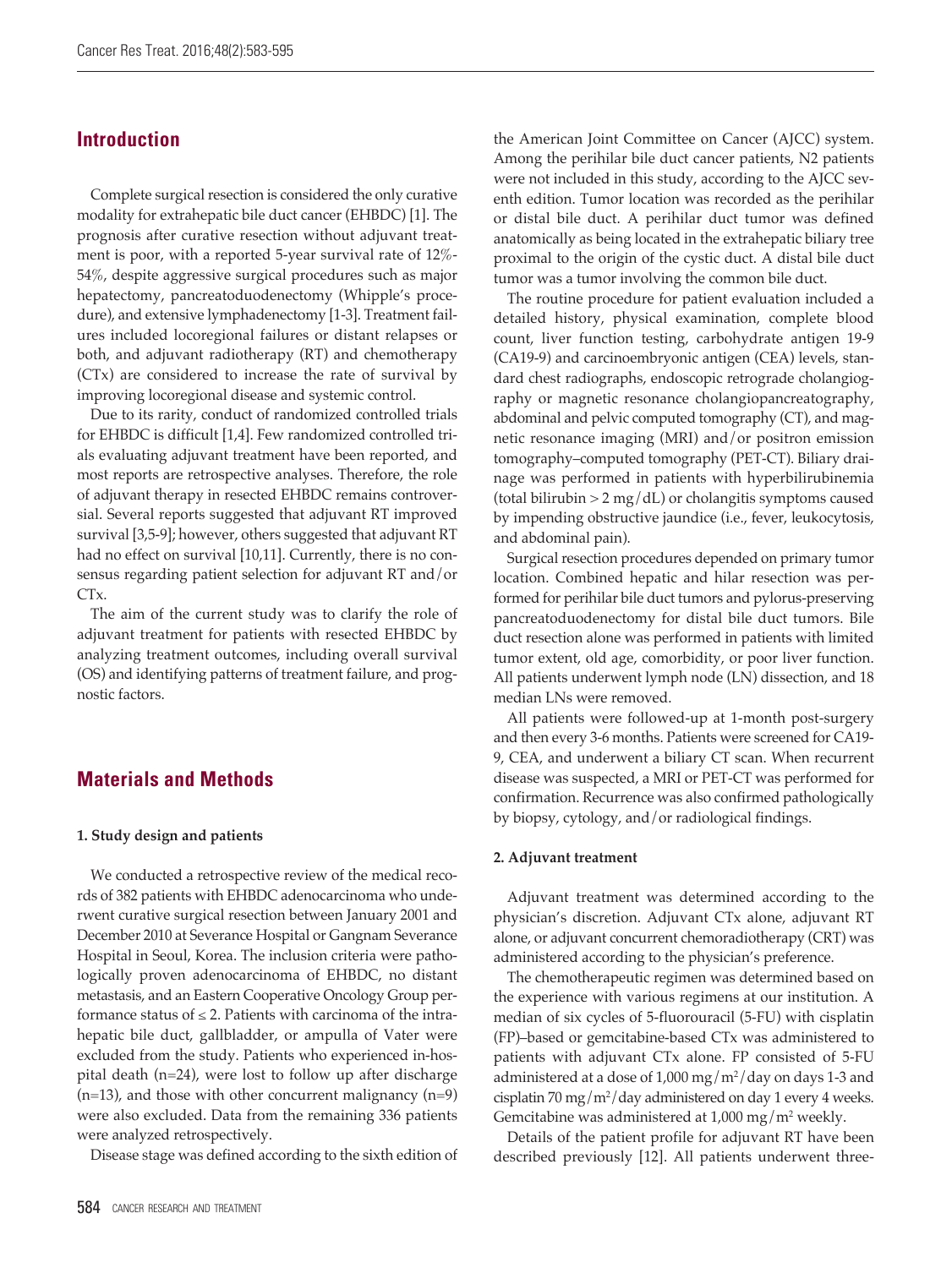dimensional conformal RT, which was initiated 4-6 weeks (median, 42 days) after resection. The clinical target volume included the primary tumor bed with a 1- to 2-cm margin and the regional lymphatics. The planning target volume included the clinical target volume and a uniform 0.5-cm margin. RT treated multiple fields using megavoltage photon beams (6 or 10 MV) at 1.8 Gy daily for 5 days/wk. All treatment plans were determined individually, considering the planning target volume and organs-at-risk (e.g., duodenum, liver, and kidney). The median radiation dose was 50.4 Gy (range, 41.4 to 54 Gy).

During RT, concomitant CTx was administered to patients with CRT. Concomitant 5-FU–based or gemcitabine-based CTx was administered according to the physician's preference. Two cycles of 5-FU (1,000 mg/m²/day) and leucovorin  $(20 \text{ mg/m}^2/\text{day})$  were administered for 3 days in the first and last week of RT. Gemcitabine was administered at 1,000 mg/m2 /wk during RT.

#### **3. Statistical analyses**

Survival was calculated from the date of surgical resection. All events were measured from the date of surgery to the date of recurrence. Locoregional recurrence was defined as recurrence in the primary tumor bed and regional lymphatic areas. Distant metastasis was defined as recurrence in a systemic organ, the peritoneum, or distant LNs. Progressionfree survival (PFS) was the time from the date of surgical resection until the first reported recurrence, or death. OS was calculated from the date of surgical resection to the date of death or the date of the last follow-up visit.

A chi-square test or Fisher exact test was used for comparison of categorical variables between groups. Survival rates were calculated using Kaplan-Meier methods and compared using the log-rank test. Multivariate analysis was performed using a Cox proportional hazards model and hazard ratio with a 95% confidence interval for determination of prognostic factors. Criteria for inclusion of variables in a multivariate analysis included statistical significance in univariate analysis and clinical relevance. A p-value of  $< 0.05$  indicated statistical significance.

# **Results**

## **1. Patient characteristics**

The characteristics of the 336 patients are summarized in Table 1. Enrollment included 243 patients (72.3%) from Severance Hospital and 93 patients (27.7%) from Gangnam Severance Hospital. The median age was 64 years old (range, 32 to 90 years). The primary tumor location was the distal bile duct in 227 patients and perihilar in 109 patients. Seventyeight patients underwent bile duct resection alone, 165 underwent pylorus-preserving pancreatoduodenectomy, and 93 underwent bile duct resection with liver resection. R0 resection was achieved in 251 patients (74.7%); R1 resection, in 67 patients (19.9%); and R2 resection, in 18 patients (5.4%). Regional LN metastasis was found after LN dissection in 127 patients (37.8%). The patients were divided into four groups according to the treatment types as follows: patients who underwent surgery alone without adjuvant treatment (surgery alone, n=168), surgery followed by adjuvant CTx alone (surgery with CTx, n=90), surgery followed by adjuvant RT alone (surgery with RT, n=29), and surgery followed by adjuvant CRT (surgery with CRT, n=49).

A comparison of the clinicopathological parameters according to treatment type is provided in Table 1. In surgery with CRT bile duct resection was performed more frequently, and R1 and R2 resection were more frequent in the surgery with RT and CRT. Lymphovascular invasion and advanced stage LN positive cancers were more frequent in the surgery with CTx group compared with the other groups. Positive perineural invasion (PNI) was more frequent in the surgery with CTx, RT, and surgery with CRT groups compared with the surgery alone group II. The highest number of stage IIA patients underwent surgery alone, while the highest number of stage IIB patients underwent surgery with CTx. Other clinicopathological characteristics were not significantly different between the treatment groups.

## **2. Survival**

The median follow-up period was 63 months (range, 3 to 155 months). Of the 336 patients, 137 (40.8%) survived at least until the end of the follow-up period. The median OS was 46 months. The 5-year locoregional failure-free survival (LRFFS), distant metastasis-free survival (DMFS), PFS, and OS rates were 56.5%, 59.7%, 36.6%, and 42.0%, respectively.

#### **3. Prognostic factors**

Results of univariate analysis are summarized in Table 2, which showed that preoperative and postoperative CA19-9 level, resection margin, histological grade, PNI, nodal status, and overall stage were prognostic factors for LRFFS, DMFS, PFS, and OS ( $p < 0.05$ ). Tumor location, lymphovascular invasion, and T stage showed significant association with DMFS, PFS, and OS ( $p < 0.05$ ).

Results of multivariate analysis are summarized in Table 3. In multivariate analysis, postoperative CA19-9 level of at least 37 U/mL, histological grade, and nodal status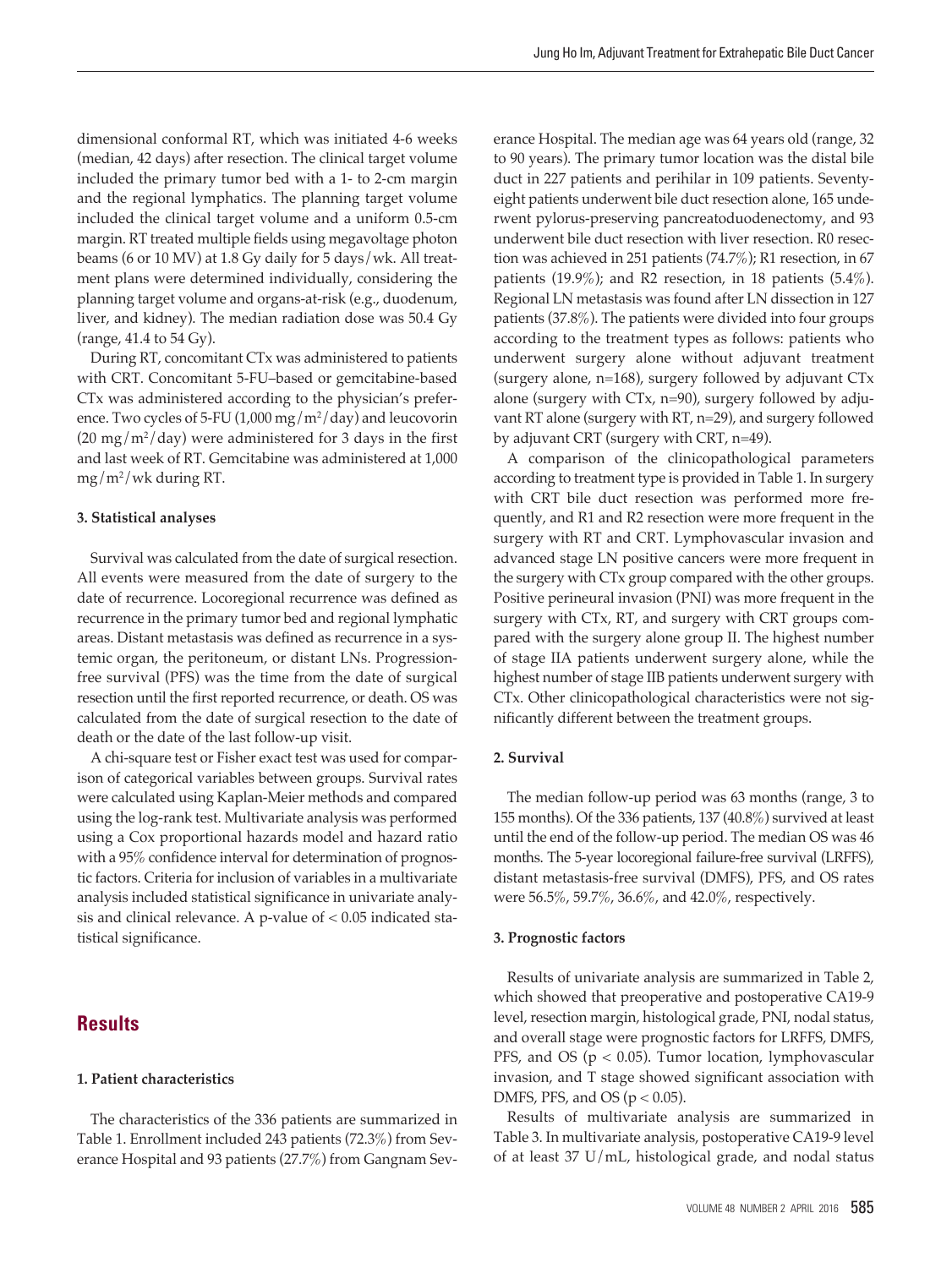**Table 1.** Patient characteristics of all patients and comparison of subgroups (treatment type) using the chi-square test or Fisher exact test

| Characteristic                           | <b>Total</b><br>$(n=336)$ | Surgery alone Surgery with Surgery with Surgery with<br>$(n=168)$ | $CTx$ (n=90) | $RT(n=29)$ | $CRT (n=49)$ | p-value |
|------------------------------------------|---------------------------|-------------------------------------------------------------------|--------------|------------|--------------|---------|
| Age (yr)                                 |                           |                                                                   |              |            |              |         |
| $\leq 60$                                | 124 (36.9)                | 56 (33.3)                                                         | 41(45.6)     | 9(31.0)    | 18 (36.7)    | 0.236   |
| >60                                      | 212(63.1)                 | 112(66.7)                                                         | 49 (54.4)    | 20(69.0)   | 31(63.3)     |         |
| Sex                                      |                           |                                                                   |              |            |              |         |
| Male                                     | 216 (64.3)                | 118 (70.2)                                                        | 51(56.7)     | 16(55.2)   | 31(63.3)     | 0.115   |
| Female                                   | 120 (35.7)                | 50(29.8)                                                          | 39 (43.3)    | 13(44.8)   | 18 (36.7)    |         |
| <b>ECOG</b> performance status           |                           |                                                                   |              |            |              |         |
| $0 - 1$                                  | 323 (96.1)                | 163 (97.0)                                                        | 87 (96.7)    | 28 (96.6)  | 45(91.8)     | 0.406   |
| $\overline{2}$                           | 13(3.9)                   | 5(3.0)                                                            | 3(3.3)       | 1(3.4)     | 4(8.2)       |         |
| <b>Tumor</b> location                    |                           |                                                                   |              |            |              |         |
| Perihilar bile duct                      | 109 (32.4)                | 55 (32.7)                                                         | 24 (26.7)    | 13 (44.8)  | 17(34.7)     | 0.318   |
| Distal bile duct                         | 227 (67.6)                | 113(67.3)                                                         | 66 (73.3)    | 16(55.2)   | 32(65.3)     |         |
| Preoperative CA19-9 (U/mL)               |                           |                                                                   |              |            |              |         |
| $< 37\,$                                 | 105(31.3)                 | 61(36.3)                                                          | 22(24.4)     | 9(31.0)    | 13(26.5)     | 0.217   |
| $\geq 37$                                | 231 (68.8)                | 107(63.7)                                                         | 68 (75.6)    | 20(69.0)   | 36(73.5)     |         |
| Postoperative CA19-9 (U/mL)              |                           |                                                                   |              |            |              |         |
| $< 37\,$                                 | 281 (83.6)                | 143 (85.1)                                                        | 75 (83.3)    | 21(72.4)   | 42 (85.7)    | 0.377   |
| $\geq 37$                                | 55(16.4)                  | 25(14.9)                                                          | 15(16.7)     | 8(27.6)    | 7(14.3)      |         |
| Preoperative CEA (ng/mL)                 |                           |                                                                   |              |            |              |         |
| $< 5\,$                                  | 297 (88.4)                | 153 (91.1)                                                        | 74 (82.2)    | 27(93.1)   | 43 (87.8)    | 0.160   |
| $\geq 5$                                 | 39(11.6)                  | 15(8.9)                                                           | 16(17.8)     | 2(6.9)     | 6(12.2)      |         |
| <b>Surgical procedure</b>                |                           |                                                                   |              |            |              |         |
| Bile duct resection                      | 78 (23.2)                 | 32(19.0)                                                          | 11(12.2)     | 10(34.5)   | 25(51.0)     | < 0.001 |
| <b>PPPD</b>                              | 165(49.1)                 | 85 (50.6)                                                         | 54(60.0)     | 10(34.5)   | 16(32.7)     |         |
| Liver lobectomy with bile duct resection | 93 (27.7)                 | 51(30.4)                                                          | 25(27.8)     | 9(31.0)    | 8(16.3)      |         |
| Resection margin                         |                           |                                                                   |              |            |              |         |
| R0                                       | 251 (74.7)                | 145 (86.3)                                                        | 77 (85.6)    | 10(34.5)   | 19 (38.8)    | < 0.001 |
| R1                                       | 67(19.9)                  | 22(13.1)                                                          | 12(13.3)     | 13 (44.8)  | 20(40.8)     |         |
| R2                                       | 18(5.4)                   | 1(0.6)                                                            | 1(1.1)       | 6(20.7)    | 10(20.4)     |         |
| Histologic grade                         |                           |                                                                   |              |            |              |         |
| WD/MD                                    | 284 (84.5)                | 142 (84.5)                                                        | 75 (83.3)    | 24 (82.8)  | 43 (87.8)    | 0.906   |
| PD                                       | 52(15.5)                  | 26(15.5)                                                          | 15(16.7)     | 5(17.2)    | 6(12.2)      |         |
| Lymphovascular invasion                  |                           |                                                                   |              |            |              |         |
| No                                       | 256 (76.2)                | 135 (80.4)                                                        | 57(63.3)     | 23 (79.3)  | 41 (83.7)    | 0.009   |
| Yes                                      | 80 (23.8)                 | 33 (19.6)                                                         | 33 (36.7)    | 6(20.7)    | 8(16.3)      |         |
| Perineural invasion                      |                           |                                                                   |              |            |              |         |
| No                                       | 120 (35.7)                | 75 (44.6)                                                         | 21(23.3)     | 10(34.5)   | 14(28.6)     | 0.005   |
| Yes                                      | 216 (64.3)                | 93 (55.4)                                                         | 69 (76.7)    | 19(65.5)   | 35(71.4)     |         |
| T stage                                  |                           |                                                                   |              |            |              |         |
| $T1-2$                                   | 150 (44.6)                | 76 (45.2)                                                         | 34 (37.8)    | 14 (48.3)  | 26(53.1)     | 0.348   |
| $T3-4$                                   | 186 (55.4)                | 92 (54.8)                                                         | 56 (62.2)    | 15(51.7)   | 23 (46.9)    |         |
| N stage                                  |                           |                                                                   |              |            |              |         |
| ${\rm N}0$                               | 209(62.2)                 | 128 (76.2)                                                        | 36(40.0)     | 17(58.6)   | 28(57.1)     | < 0.001 |
| $\rm N1$                                 | 127 (37.8)                | 40 (23.8)                                                         | 54(60.0)     | 12 (41.4)  | 21 (42.9)    |         |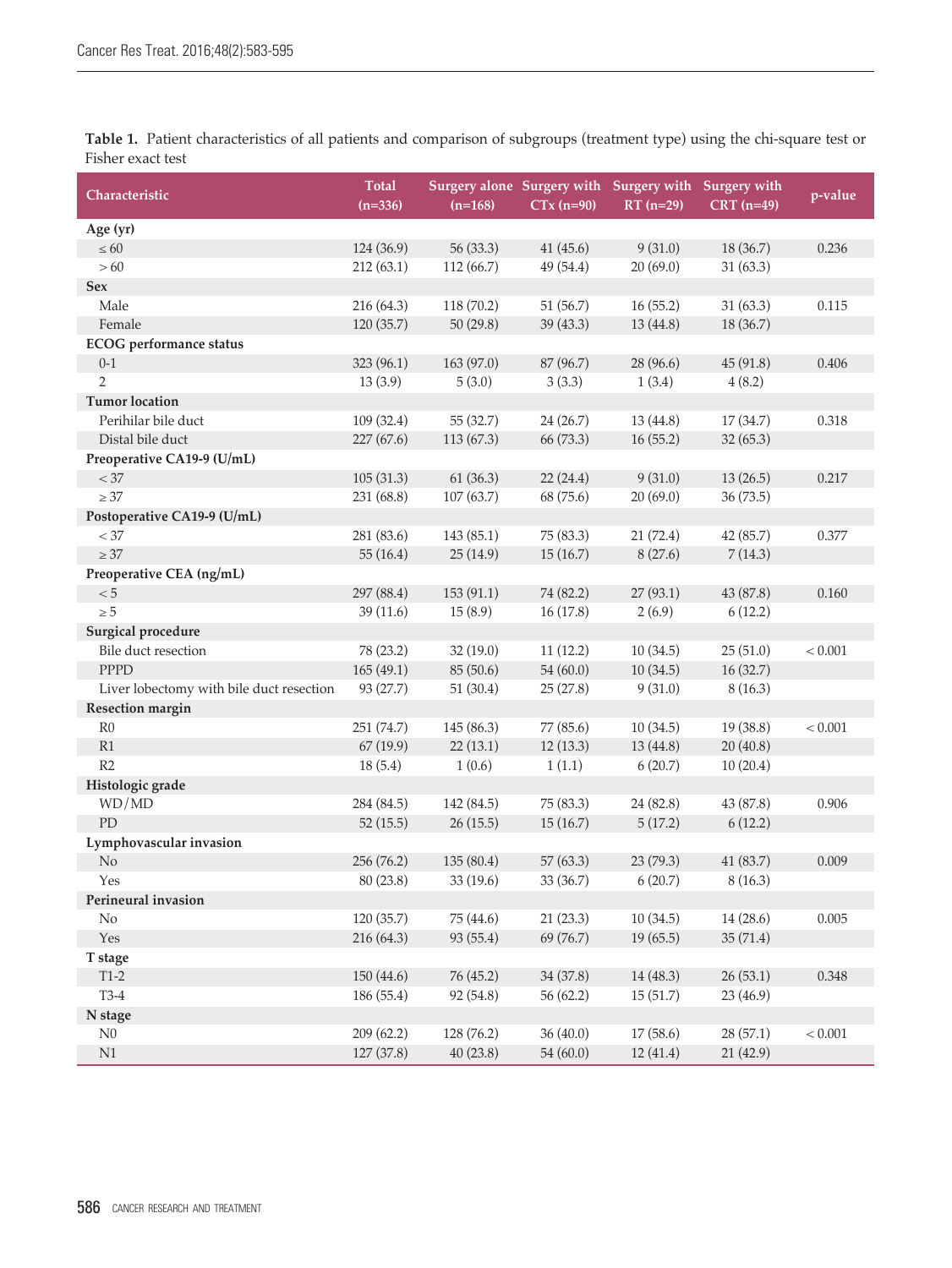| l Characteristic ' | <b>Total</b><br>$(n=336)$ | Surgery alone Surgery with Surgery with Surgery with<br>$(n=168)$ | $CTx (n=90)$ | $RT(n=29)$ | $CRT (n=49)$ | p-value |
|--------------------|---------------------------|-------------------------------------------------------------------|--------------|------------|--------------|---------|
| <b>Stage</b>       |                           |                                                                   |              |            |              |         |
|                    | 105(31.3)                 | 64 (38.1)                                                         | 13(14.4)     | 10(34.5)   | 18(36.7)     | < 0.001 |
| IIА                | 90(26.8)                  | 60(35.7)                                                          | 17(18.9)     | 5(17.2)    | 8(16.3)      |         |
| $_{\text{IIB}}$    | 108(32.1)                 | 30(17.9)                                                          | 50(55.6)     | 9(31.0)    | 19(38.8)     |         |
| Ш                  | 33(9.8)                   | 14(8.3)                                                           | 10(11.1)     | 5(17.2)    | 4(8.2)       |         |

## **Table 1.** Continued

Values are presented as number (%). The p-value was calculated between the four groups by chi-square test or Fisher exact test. CTx, chemotherapy; RT, radiotherapy; CRT, concurrent chemoradiotherapy; ECOG, Eastern Cooperative Oncology Group; CA, carbohydrate antigen; CEA, carcinoembryonic antigen; PPPD, pylorus preserving pancreaticoduodenectomy; WD, well differentiated; MD, moderately differentiated; PD, poorly differentiated.

showed significant association with LRFFS, DMFS, PFS, and OS (p < 0.05). Preoperative CA19-9 level of at least 37 U/mL showed significant association with DMFS, PFS, and OS (p < 0.05). R2 resection was a significant prognostic factor for LRFFS, PFS, and OS ( $p < 0.05$ ), and R1 resection showed significant association with OS ( $p < 0.05$ ). Lymphovascular invasion showed significant association with DMFS and PFS. Surgery with CTx was a significant prognostic factor for DMFS, PFS, and OS, and surgery with RT was a significant prognostic factor for LRFFS and PFS ( $p < 0.05$ ). Surgery with CRT showed significant association with LRFFS, PFS, and OS  $(p < 0.05)$ . Surgery with RT showed a marginal association with OS (p=0.078), and surgery with CRT showed correlation with superior systemic control with marginal significance  $(p = 0.078)$ .

## **4. Patterns of failure**

The site of recurrence was evaluated in all patients over the entire follow-up period (Table 4). Locoregional failure occurred in 149 patients (44.3%) and distant metastasis occurred in 162 patients (48.2%), of whom 103 had both locoregional recurrence and distant metastasis. Locoregional recurrence was the first event in 131 patients (39.0%) and distant relapse occurred first in 121 patients (36.0%). The liver was the most common site of primary metastatic recurrence (61 patients). Distant failures occurred first at the peritoneal cavity in 46 patients.

Patterns of failure were also analyzed in terms of the treatment type. In the first and cumulative recurrence, surgery with RT and CRT reduced the locoregional recurrence rate with greater marginal significance than surgery alone and surgery with CTx. In the first recurrence, the distant failure rate of surgery with CTx and CRT was similar to that of surgery alone, but showed reduced systemic progression with marginal significance compared to surgery with RT (p=0.058).

The cumulative incidence of distant failure was similar between all groups regardless of treatment type. In patients with perihilar bile duct cancers, surgery with RT and CRT reduced locoregional failure (p < 0.05).

## **5. Subgroup analysis of the R1 resection patients**

The first site of relapse was evaluated in R1 resection patients (Table 4). Locoregional failure occurred in 25 patients (37.3%) and distant metastasis in 30 patients (44.8%). Surgery with RT and CRT reduced the locoregional failure rate compared with surgery alone and surgery with CTx  $(p < 0.05)$ , and surgery with CTx and CRT reduced the distant recurrence rate compared with surgery alone and surgery with RT ( $p < 0.05$ ).

In the univariate analysis, LRFFS, DMFS, PFS, and OS differed according to treatment types (Figs. 1-3). In multivariate analysis, surgery with RT and CRT showed significant association with improved LRFFS and surgery with CTx and CRT showed significant association with lengthened DMFS ( $p < 0.05$ ) (Table 5). Surgery with CRT was the significant factor for OS ( $p < 0.05$ ).

# **Discussion**

A total of 336 patients with EHBDC who underwent curative resection were analyzed retrospectively. Although treatment type was not a significant factor for PFS and OS in univariate analysis, in multivariate analysis, surgery with CTx had a significant positive impact on DMFS, PFS, and OS, and surgery with CRT prolonged LRFFS, PFS, and OS. Although the benefit of OS had borderline significance, surgery with RT had LRFFS and PFS benefits. In the subgroup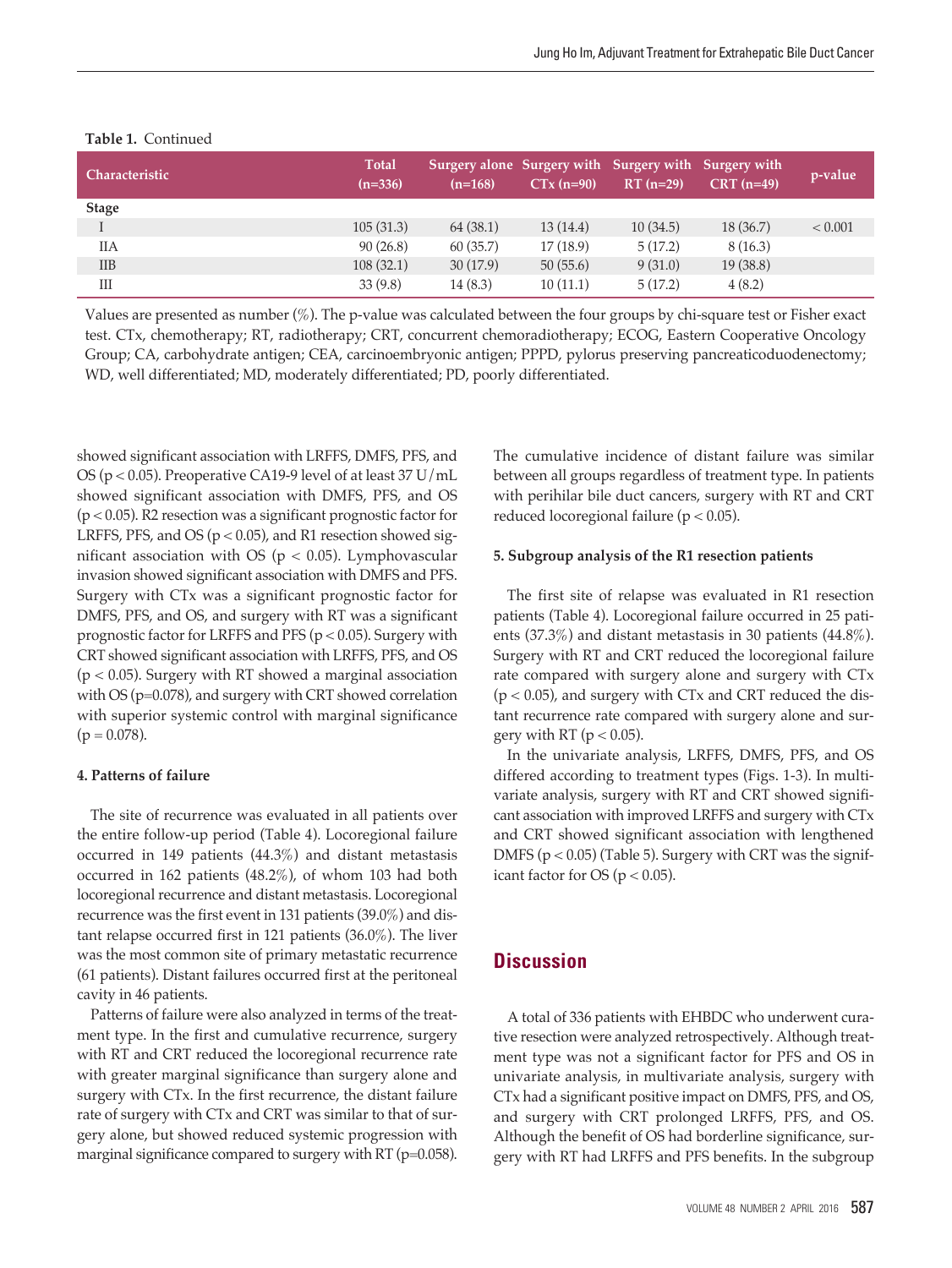|                             | $\circ$           |              |           |             | 5-Yr survival rate (%) |            |         |           |           |
|-----------------------------|-------------------|--------------|-----------|-------------|------------------------|------------|---------|-----------|-----------|
| Prognostic factor           | No. of patients - | <b>LRFFS</b> | p-value   | <b>DMFS</b> | p-value                | <b>PFS</b> | p-value | <b>OS</b> | p-value   |
| Age (yr)                    |                   |              |           |             |                        |            |         |           |           |
| $\leq 60$                   | 124               | 56.9         | 0.947     | 62.5        | 0.564                  | 39.0       | 0.587   | 44.8      | 0.341     |
| >60                         | 212               | 56.3         |           | 57.9        |                        | 35.1       |         | 40.4      |           |
| Sex                         |                   |              |           |             |                        |            |         |           |           |
| Male                        | 216               | 58.0         | 0.701     | 60.0        | 0.750                  | 38.3       | 0.512   | 42.5      | 0.897     |
| Female                      | 120               | 54.3         |           | 59.1        |                        | 33.7       |         | 41.5      |           |
| <b>Tumor</b> location       |                   |              |           |             |                        |            |         |           |           |
| Perihilar bile duct         | 109               | 50.3         | 0.057     | 45.7        | 0.002                  | 25.3       | 0.001   | 28.9      | < 0.001   |
| Distal bile duct            | 227               | 59.3         |           | 65.8        |                        | 41.7       |         | 47.9      |           |
| Preoperative CA19-9 (U/mL)  |                   |              |           |             |                        |            |         |           |           |
| < 37                        | 105               | 64.1         | 0.02      | 76.9        | < 0.001                | 53.5       | < 0.001 | 55.4      | < 0.001   |
| $\geq 37$                   | 231               | 53.1         |           | 51.3        |                        | 28.9       |         | 35.9      |           |
| Postoperative CA19-9 (U/mL) |                   |              |           |             |                        |            |         |           |           |
| $< 37\,$                    | 281               | 61.7         | < 0.001   | 65.1        | < 0.001                | 43.2       | < 0.001 | 48.1      | < 0.001   |
| $\geq 37$                   | 55                | 24.7         |           | 28.8        |                        | 3.8        |         | 11.4      |           |
| Preoperative CEA (ng/mL)    |                   |              |           |             |                        |            |         |           |           |
| $< 5\,$                     | 297               | 57.4         | 0.392     | 59.7        | 0.689                  | 37.6       | 0.151   | 42.9      | 0.364     |
| $\geq 5$                    | 39                | 49.1         |           | 60.4        |                        | 27.8       |         | 35.4      |           |
| Resection margin            |                   |              |           |             |                        |            |         |           |           |
| R <sub>0</sub>              | 251               | 61.0         | < 0.001   | 64.6        | 0.018                  | 41.6       | 0.004   | 47.1      | 0.001     |
| R1                          | 67                | 51.7         |           | 48.6        |                        | 24.8       |         | 29.5      |           |
| R2                          | 18                | 8.9          |           | 29.0        |                        | 5.6        |         | 11.9      |           |
| Histologic grade            |                   |              |           |             |                        |            |         |           |           |
| WD/MD                       | 284               | 58.9         | 0.002     | 63.0        | < 0.001                | 38.8       | < 0.001 | 44.6      | < 0.001   |
| PD                          | 52                | 43.4         |           | 40.3        |                        | 24.8       |         | 27.9      |           |
| Lymphovascular invasion     |                   |              |           |             |                        |            |         |           |           |
| No                          | 256               | 59.1         | 0.05      | 64.8        | < 0.001                | 42.2       | < 0.001 | 48.2      | < 0.001   |
| Yes                         | 80                | 47.2         |           | 43.3        |                        | 19.3       |         | 23.3      |           |
| Perineural invasion         |                   |              |           |             |                        |            |         |           |           |
| No                          | 120               | 65.6         | 0.016     | 67.4        | 0.006                  | 48.0       | < 0.001 | 55.3      | < 0.001   |
| Yes                         | 216               | 50.6         |           | 55.8        |                        | 30.3       |         | 34.6      |           |
| T stage                     |                   |              |           |             |                        |            |         |           |           |
| $T1-2$                      | 150               | 60.0         | 0.120     | 66.8        | 0.003                  | 41.8       | 0.009   | 49.2      | 0.004     |
| $T3-4$                      | 186               | 53.8         |           | 53.9        |                        | 32.5       |         | 36.3      |           |
| N stage                     |                   |              |           |             |                        |            |         |           |           |
| N <sub>0</sub>              | 209               | $61.8\,$     | $0.001\,$ | $67.5\,$    | $< 0.001$              | 45.6       | < 0.001 | 51.8      | $< 0.001$ |
| N <sub>1</sub>              | 127               | 47.6         |           | 46.1        |                        | 22.0       |         | 26.5      |           |
| <b>Stage</b>                |                   |              |           |             |                        |            |         |           |           |
| $\bf{I}$                    | 105               | 63.2         | 0.008     | 74.0        | 0.001                  | 49.8       | < 0.001 | 57.1      | < 0.001   |
| <b>IIA</b>                  | 90                | 62.3         |           | 61.2        |                        | 43.4       |         | 49.1      |           |
| $\rm IIB$                   | 108               | 48.6         |           | 46.8        |                        | 21.4       |         | 26.3      |           |
| $\rm III$                   | 33                | 43.1         |           | $50.0$      |                        | 26.9       |         | $30.2\,$  |           |
| <b>Treatment type</b>       |                   |              |           |             |                        |            |         |           |           |
| Surgery alone               | 168               | 57.5         | 0.139     | 60.9        | 0.056                  | 39.1       | 0.346   | 43.2      | 0.596     |
| Surgery with CTx            | 90                | $48.0\,$     |           | 65.8        |                        | $30.5\,$   |         | 37.9      |           |
| Surgery with RT             | 29                | 66.7         |           | 35.2        |                        | 30.3       |         | 42.9      |           |
| Surgery with CRT            | 49                | 64.2         |           | 59.6        |                        | 44.0       |         | 47.6      |           |

**Table 2.** Univariate analysis of prognostic factors of LRFFS, DMFS, PFS, and OS

LRFFS, locoregional failure-free survival; DMFS, distant metastasis-free survival; PFS, progression-free survival; OS, overall survival; CA, carbohydrate antigen; CEA, carcinoembryonic antigen; WD, well differentiated; MD, moderately differentiated; PD, poorly differentiated; CTx, chemotherapy; RT, radiotherapy; CRT, concurrent chemoradiotherapy.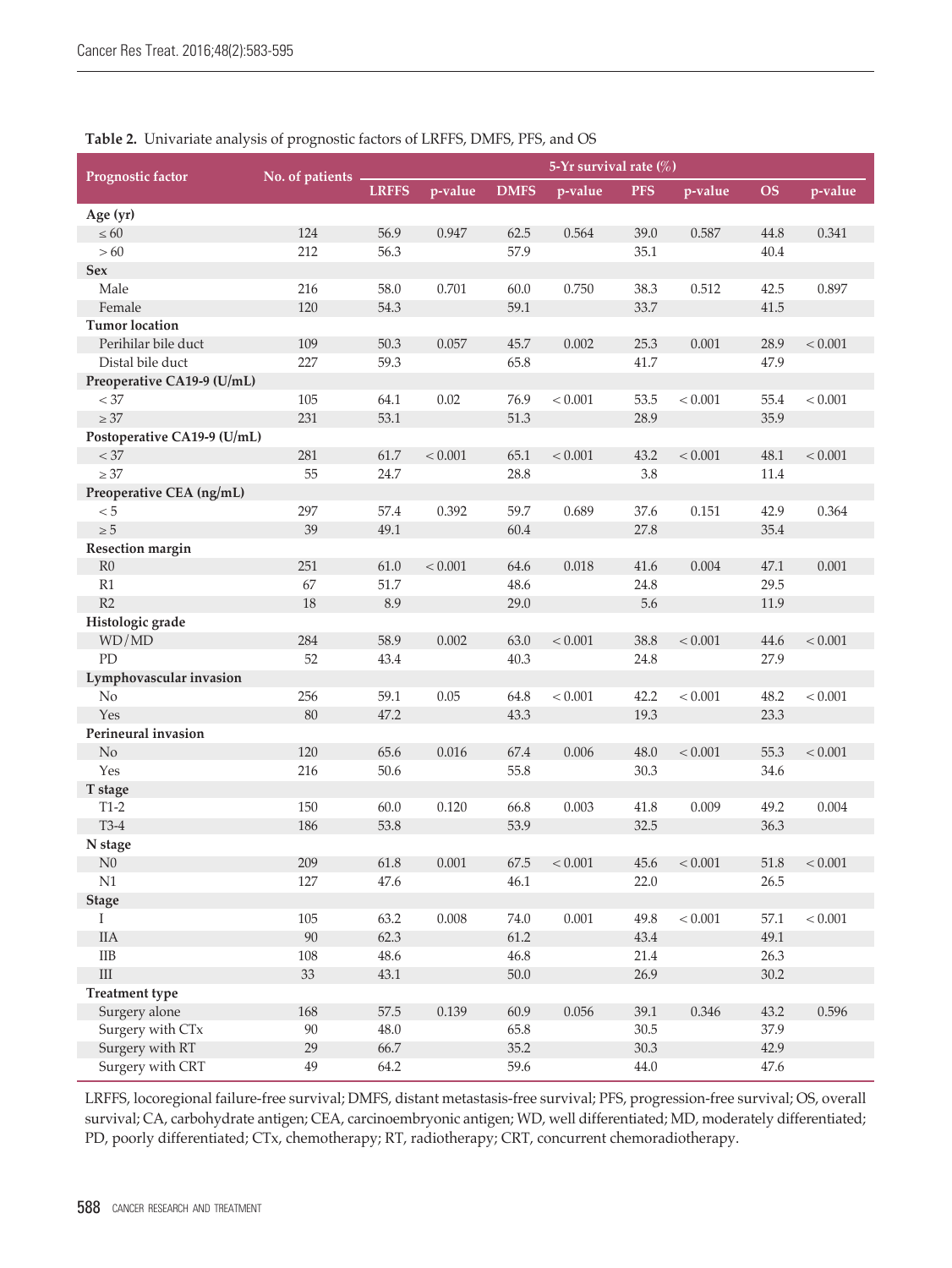| Variable                                                                                                                                                              | <b>LRFFS</b>                |         | DMFS                   |             | <b>PFS</b>             |         | 8O                     |         |
|-----------------------------------------------------------------------------------------------------------------------------------------------------------------------|-----------------------------|---------|------------------------|-------------|------------------------|---------|------------------------|---------|
|                                                                                                                                                                       | HR (95% CI)                 | p-value | HR $(95\%$ CI)         | p-value     | HR (95% CI)            | p-value | HR (95% CI)            | p-value |
| Tumor location (perihilar bile duct)                                                                                                                                  | .659<br>1.120 (0.755-1      | 0.574   | 1.103 (0.735-1.655)    | 0.637       | 1.089 (0.799-1.484)    | 0.591   | 1.261 (0.916-1.735)    | 0.155   |
| Preoperative CA19-9 (237 U/mL)                                                                                                                                        | 1.340 (0.881-2.038)         | 0.171   | 2.374 (1.459-3.863)    | 0.001       | 1.915 (1.351-2.713)    | < 0.001 | 1.620 (1.134-2.313)    | 0.008   |
| Postoperative CA19-9 (237 U/mL)                                                                                                                                       | 334)<br>2.140 (1.374-3      | < 0.001 | 2.158 (1.385-3.361)    | 0.001       | 2.451 (1.730-3.472)    | < 0.001 | 2.097 (1.453-3.027)    | < 0.001 |
| Resection margin                                                                                                                                                      |                             |         |                        |             |                        |         |                        |         |
| R1                                                                                                                                                                    | 1.450 (0.895-2.348)         | 0.131   | 1.229 (0.774-1.952)    | 0.383       | 1.288 (0.891-1.863)    | 0.178   | 1.492 (1.022-2.178)    | 0.038   |
| R2                                                                                                                                                                    | 8.748 (4.046-18.917)        | < 0.001 | 1.400 (0.643-3.050)    | 0.397       | 2.616 (1.389-4.927)    | 0.003   | 2.570 (1.382-4.778)    | 0.003   |
| Histologic grade (PD)                                                                                                                                                 | 1.527)<br>2.238 (1.420-3    | 0.001   | 3.390 (2.153-5.340)    | < 0.001     | 2.609 (1.799-3.783)    | < 0.001 | 2.818 (1.950-4.072)    | < 0.001 |
| Lymphovascular invasion (positive)                                                                                                                                    | .447<br>$0.939(0.609-1)$    | 0.774   | 1.893 (1.223-2.930)    | 0.004       | 1.457 (1.042-2.038)    | 0.028   | 1.385 (0.985-1.948)    | 0.061   |
| Perineural invasion (positive)                                                                                                                                        | .880)<br>1.239 (0.817-1     | 0.313   | 1.251 (0.796-1.966)    | 0.332       | 1.185 (0.845-1.660)    | 0.325   | 1.245 (0.879-1.620)    | 0.214   |
| T stage (T3-4)                                                                                                                                                        | 520)<br>1.051 (0.727-1      | 0.792   | 1.334 (0.898-1.982)    | 0.154       | 1.057 (0.786-1.422)    | 0.712   | 1.193 (0.879-1.620)    | 0.257   |
| N stage (N1)                                                                                                                                                          | .423<br>1.618 (1.081-2      | 0.019   | 1.827 (1.220-2.737)    | 0.003       | 1.886 (1.377-2.583)    | < 0.001 | 1.806 (1.305-2.500)    | < 0.001 |
| Treatment type                                                                                                                                                        |                             |         |                        |             |                        |         |                        |         |
| Surgery alone                                                                                                                                                         |                             |         |                        |             |                        |         |                        |         |
| Surgery with CTx                                                                                                                                                      | $0.841(0.550 - 1.284)$      | 0.423   | $0.361(0.220 - 0.592)$ | ${}< 0.001$ | $0.616(0.434 - 0.875)$ | 0.007   | $0.622(0.437 - 0.886)$ | 0.008   |
| Surgery with RT                                                                                                                                                       | .588)<br>$0.252(0.108 - 0)$ | 0.001   | 1.119 (0.619-2.022)    | 0.710       | 0.574 (0.334-0.988)    | 0.045   | 0.587 (0.324-1.062)    | 0.078   |
| Surgery with CRT                                                                                                                                                      | .517)<br>0.245 (0.116-0     | < 0.001 | $0.581(0.317 - 1.064)$ | 0.078       | $0.409(0.244 - 0.686)$ | 0.001   | $0.462(0.277 - 0.772)$ | 0.003   |
| LRFFS, locoregional failure-free survival; DMFS, distant metastasis-free survival; PFS, progression-free survival; OS, overall survival; HR, hazard ratio; CI, confi- |                             |         |                        |             |                        |         |                        |         |

**Table 3.** M ultivariate analysis of prog nostic factors regardin ρċ L R F FS, D M FS, P FS, an d රි

dence interval; C A, carboh y drate antigen; P D, poorly differentiated; C Tx, chemotherap y; R T, radiotherap y; C R T, concurrent chemoradiotherap  $\dot{\succ}$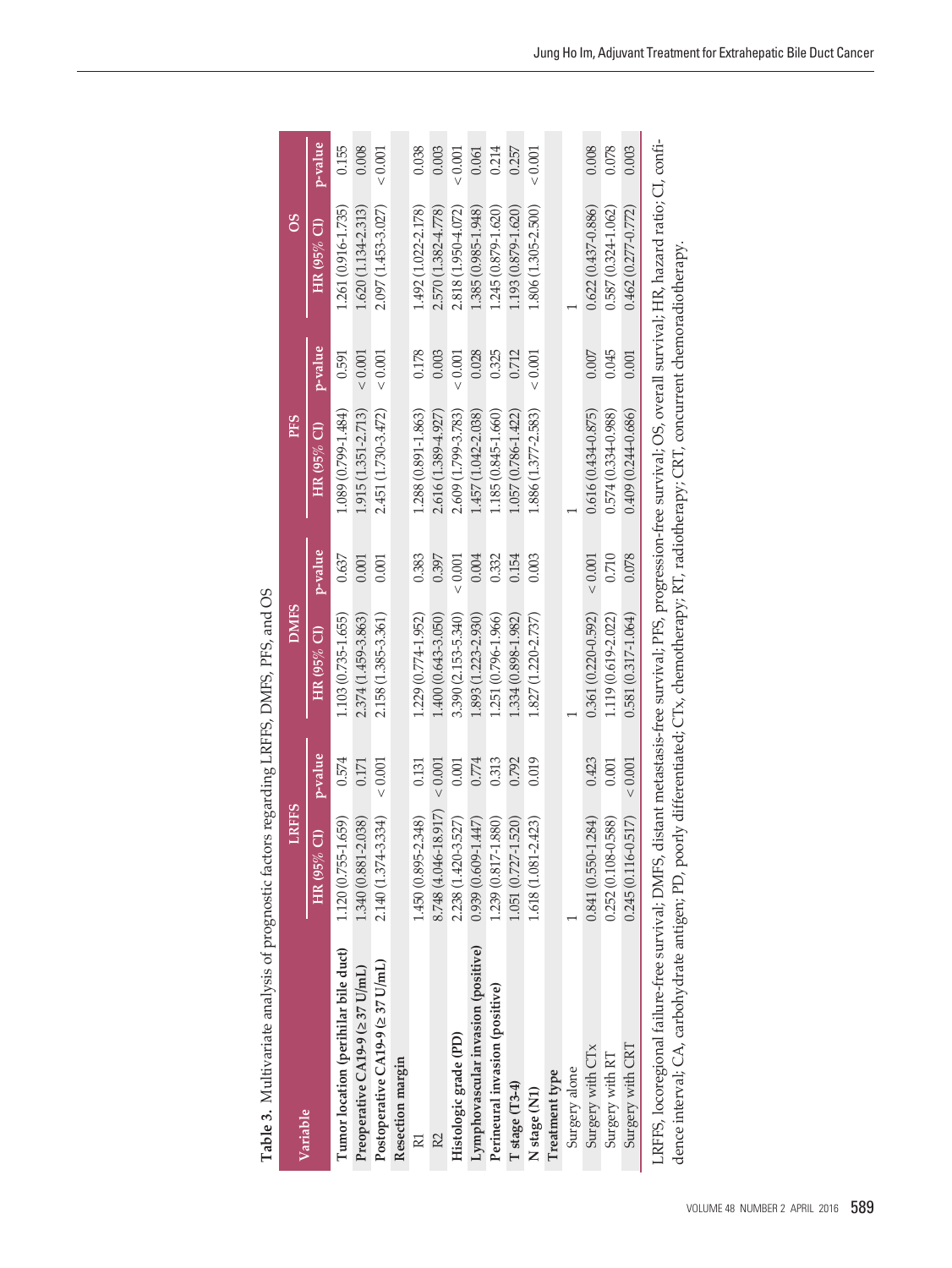| Table 4. Patterns of first and cumulative recurrence over the entire follow-up period and the distribution of pattern of failures according to treatment type                                                                 |                     |                      |                  |                 |                  |         |
|-------------------------------------------------------------------------------------------------------------------------------------------------------------------------------------------------------------------------------|---------------------|----------------------|------------------|-----------------|------------------|---------|
| Variable                                                                                                                                                                                                                      | Patterns of failure | <b>Surgery alone</b> | Surgery with CTx | Surgery with RT | Surgery with CRT | p-value |
| First recurrence                                                                                                                                                                                                              |                     |                      |                  |                 |                  |         |
| Total                                                                                                                                                                                                                         |                     |                      |                  |                 |                  |         |
| All (n=336)                                                                                                                                                                                                                   | $LRF$ (n=131)       | 65/168 (38.7)        | 44/90 (48.9)     | 8/29 (27.6)     | 14/49 (28.6)     | 0.057   |
|                                                                                                                                                                                                                               | $DF(m=121)$         | 59/168 (35.1)        | 28/90 (31.1)     | 17/29 (58.6)    | 17/49 (34.7)     | 0.058   |
|                                                                                                                                                                                                                               | LRF+DF $(n=44)$     | 24/168 (14.3)        | 8/90(8.9)        | $6/29$ $(20.7)$ | 6/49 (12.2)      |         |
| N <sub>stage</sub>                                                                                                                                                                                                            |                     |                      |                  |                 |                  |         |
| $LN(+)(n=127)$                                                                                                                                                                                                                | LRF $(n=60)$        | 22/40 (55.0)         | 29/54 (53.7)     | 3/12(25.0)      | 6/21(28.6)       | 0.066   |
|                                                                                                                                                                                                                               | $DF(n=59)$          | 21/40 (52.5)         | 18/54(33.3)      | 10/12(83.3)     | 10/21(47.6)      | 0.012   |
| Resection margin                                                                                                                                                                                                              |                     |                      |                  |                 |                  |         |
| $R1(n=67)$                                                                                                                                                                                                                    | $LRF$ ( $n=25$ )    | 13/22 (59.1)         | 7/12 (58.3)      | 2/13(15.4)      | 3/20(15.0)       | 0.003   |
|                                                                                                                                                                                                                               | $DF(n=30)$          | 16/22(72.7)          | 3/12(25.0)       | 6/13(46.2)      | 5/20(25.0)       | 0.007   |
| $R2 (n=18)$                                                                                                                                                                                                                   | $LRF$ $(n=15)$      | 1/1 (100)            | 1/1 (100)        | 4/6(66.7)       | 9/10(90.0)       |         |
|                                                                                                                                                                                                                               | $DF(n=10)$          | 0/1(0.0)             | 0/1(0.0)         | 4/6(66.7)       | 6/10(60.0)       |         |
| Tumor location                                                                                                                                                                                                                |                     |                      |                  |                 |                  |         |
| Perihilar (n=109)                                                                                                                                                                                                             | LRF $(n=47)$        | 23/55(41.8)          | 16/24 (66.7)     | 4/13 (30.8)     | 4/17(23.5)       | 0.030   |
|                                                                                                                                                                                                                               | $DF(n=50)$          | 25/55(45.5)          | 9/24(37.5)       | 8/13 (61.5)     | 8/17(47.1)       | 0.577   |
| Distal (n=227)                                                                                                                                                                                                                | LRF $(n=84)$        | 42/113 (37.2)        | 28/66 (42.4)     | 4/16(25.0)      | 10/32(31.2)      | 0.517   |
|                                                                                                                                                                                                                               | $DF(n=71)$          | 34/113 (30.1         | 19/66 (28.8)     | 9/16 (56.2)     | 9/32(28.1)       | 0.168   |
| Cumulative recurrence<br>Total                                                                                                                                                                                                |                     |                      |                  |                 |                  |         |
| All (n=336)                                                                                                                                                                                                                   | $LRF(n=149)$        | 75/168 (44.6)        | 48/90 (53.3)     | 9/29(31.0)      | 17/49 (34.7)     | 0.076   |
|                                                                                                                                                                                                                               | $DF(n=162)$         | 78/168 (46.4)        | 47/90 (52.2)     | 17/29 (58.6)    | 20/49(40.8)      | 0.373   |
|                                                                                                                                                                                                                               | LRF+DF $(n=103)$    | 53/168 (31.5)        | 31/90(34.4)      | 7/29(24.1)      | 12/49 (24.5)     |         |
| Values are presented as number (%). The p-value was calculated by chi-square test. CTx, chemotherapy; RT, radiotherapy; CRT, concurrent chemoradiotherapy;<br>LN, lymph node; LRF, locoregional failure; DF, distant failure. |                     |                      |                  |                 |                  |         |

Cancer Res Treat. 2016;48(2):583-595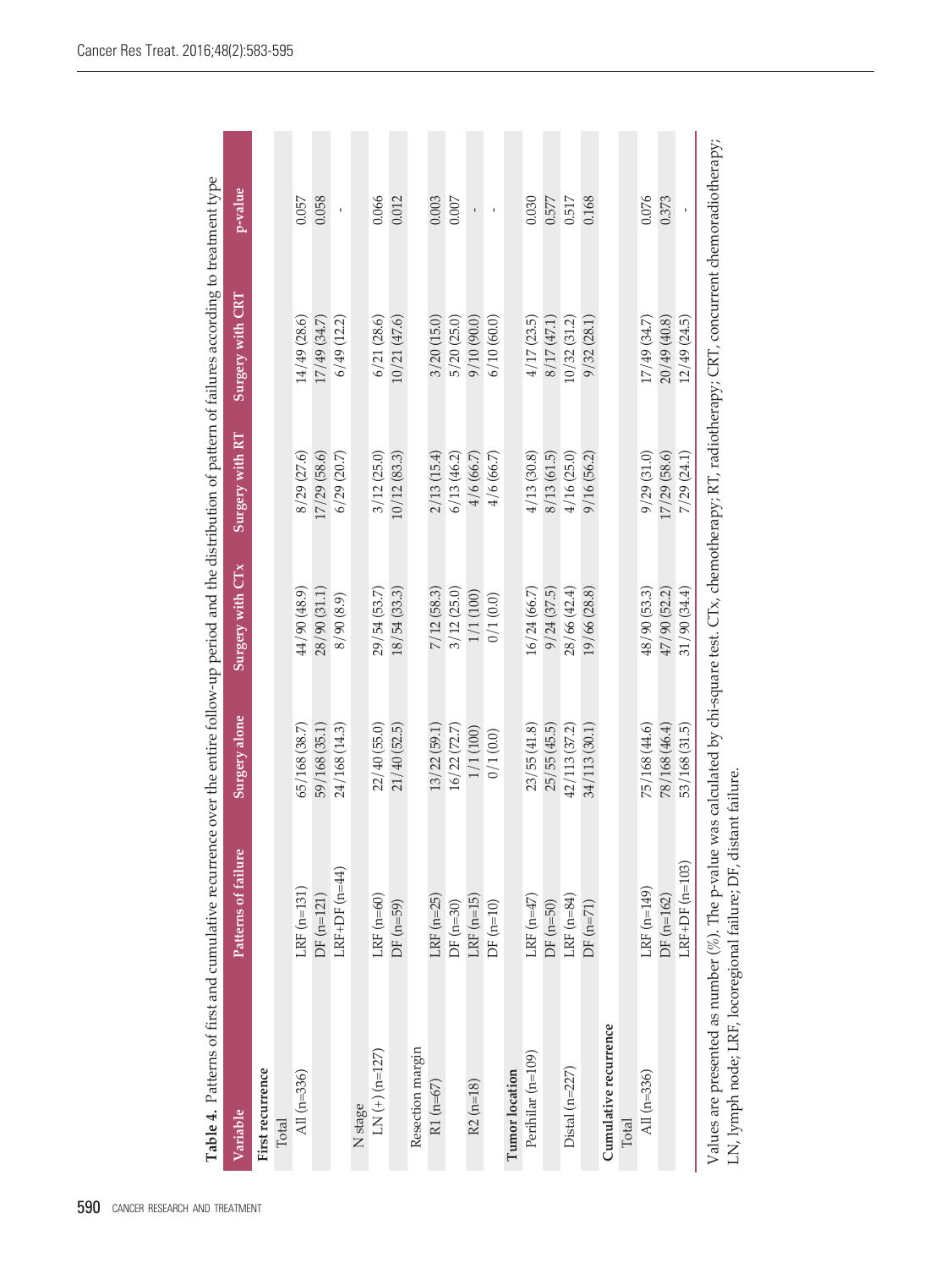

**Fig. 1.** Comparison of survival curves according to treatment type in patients with R1 resection. CRT, chemoradiotherapy; RT, radiotherapy; CTx, chemotherapy.

analyses of the R1 resection patients, the OS rates improved significantly in the surgery with CRT group compared with that in the other groups, suggesting that CRT has a greater clinical benefit for these patients than for the other groups.

Patients with EHBDC who undergo curative resection alone with 5-year OS rates < 55% have poor prognosis [1-3]. The locoregional recurrence and distant metastasis rates for resected EHBDC have been reported as 38%-55% and 23%- 45% [3,13-15], similar to those reported here. With such high rates after curative resection, adjuvant local and systemic

treatment should be considered in patients with EHBDC. Our findings showed that adjuvants RT and/or CTx could reduce the high incidence of recurrence and improve survival rates, especially for patients with R1 resection. Therefore, patients with resected EHBDC with a high risk of locoregional recurrence or distant metastasis, including R1 resection, would benefit from adjuvant treatment.

Locoregional recurrence can cause bile duct obstruction, hepatic failure, recurrent sepsis, and subsequent mortality. Despite conflicting results on the utility of adjuvant RT in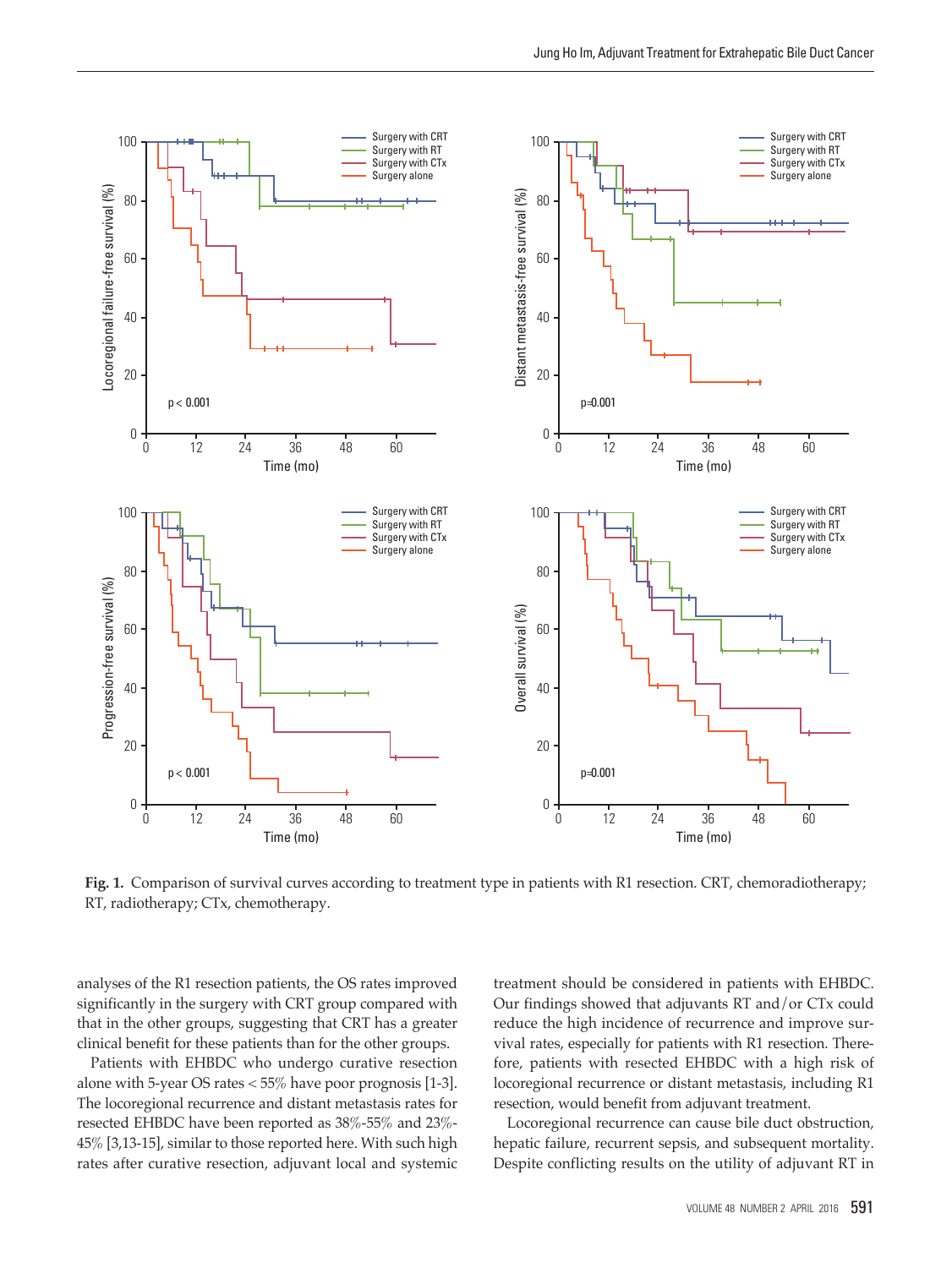

**Fig. 2.** Combined comparison of survival curves according to treatment type (surgery alone and surgery with chemotherapy vs. surgery with radiotherapy [RT] and surgery with chemoradiotherapy) in patients with R1 resection.

patients with EHBDC, several retrospective studies have suggested an improvement in locoregional control and survival [3,5-9]. In the current study, in patients undergoing adjuvant RT or CRT, the first recurrence event was locoregional in eight patients  $(27.6\%)$  and 14 patients  $(28.6\%)$ , respectively, similar to that reported in other studies (17%- 24%) [3,5,7,8,16,17]. The current study found that LRFFS and OS rates in the surgery with CRT group were significantly better than those in the surgery alone group, suggesting that adjuvant RT may increase OS by improving locoregional dis-

ease control.

To date a substantial survival benefit of CTx in patients with resected cholangiocarcinoma has not been demonstrated [1]. However, in a randomized trial conducted by Takada et al. [18], patients who received CTx following curative resection tended to have better OS rates than patients who did not receive CTx (41% vs. 28%), although the difference was not significant. In addition, Murakami et al. [2] found that adjuvant CTx might improve the OS of patients with extrahepatic cholangiocarcinoma with PNI. Lim et al.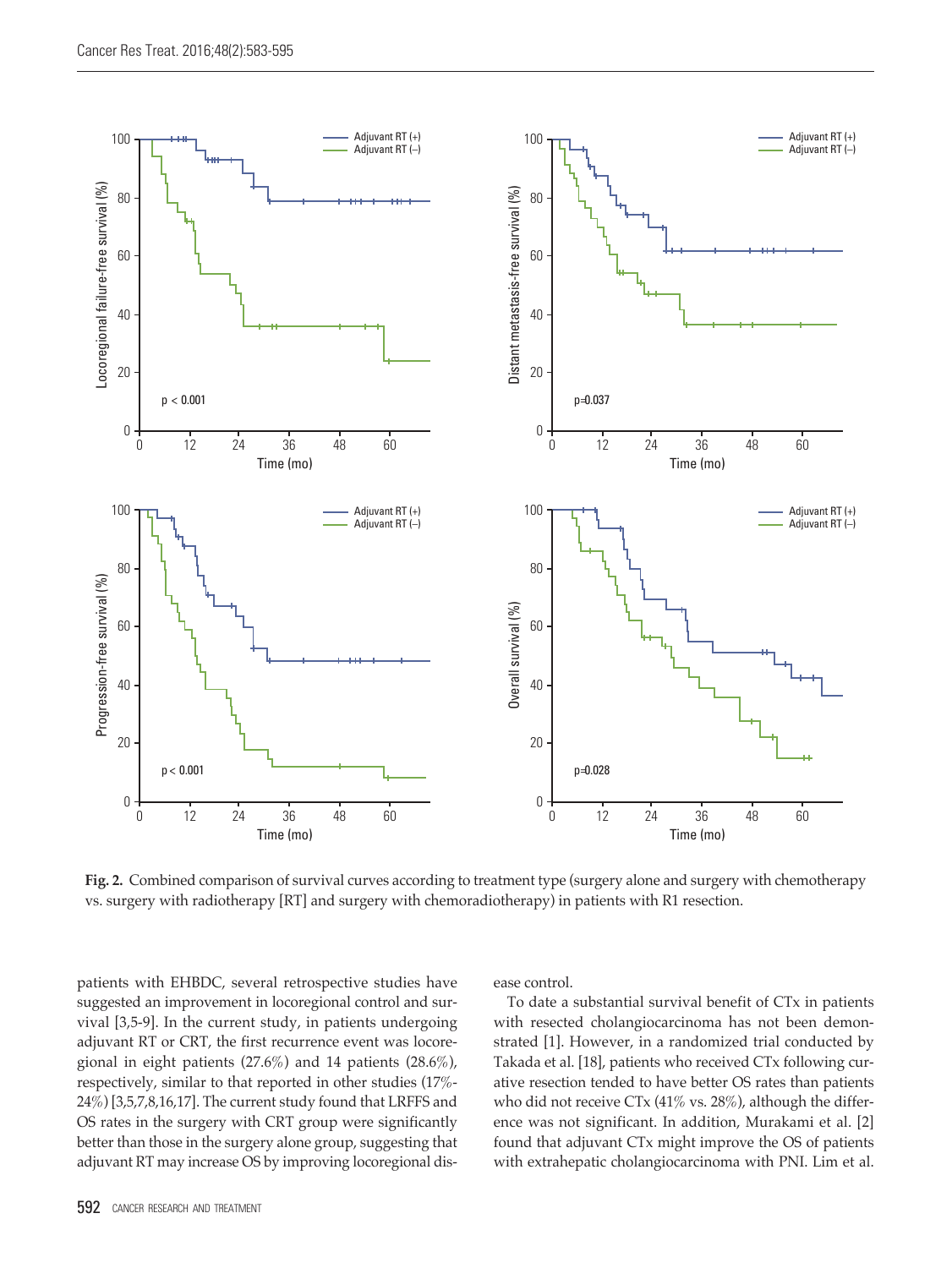

**Fig. 3.** Combined comparison of survival curves according to treatment type (surgery alone and surgery with radiotherapy vs. surgery with chemotherapy [CTx] and surgery with chemoradiotherapy) in patients with R1 resection.

[19] found that adjuvant CRT followed by adjuvant CTx prolonged OS compared with CRT alone in patients with curatively resected EHBDC. These results suggested that adjuvant CTx might have partial benefit in treatment of EHBDC by controlling microscopic residual tumor growth.

One limitation of this research is that when adjuvant treatment was administered, it could not be confirmed which treatment, among adjuvant CTx, adjuvant RT, and adjuvant CRT, had a greater benefit. In the case of adjuvant RT, there were only 29 patients, thus the interpretation of the results

was limited; however, although adjuvant RT reduced the locoregional recurrence, the distant relapse rate showed a relatively increase, thus it is considered to have shown marginal significance in OS benefit. In the case of adjuvant CTx, the locoregional relapse was higher than in adjuvant RT or CRT. It is interpreted that this eventually caused distant failure, so that the cumulative distant recurrence rate became similar to that of the other treatment groups. Although the evidence presented herein was insufficient, simultaneous performance of adjuvant RT and CT is considered capable of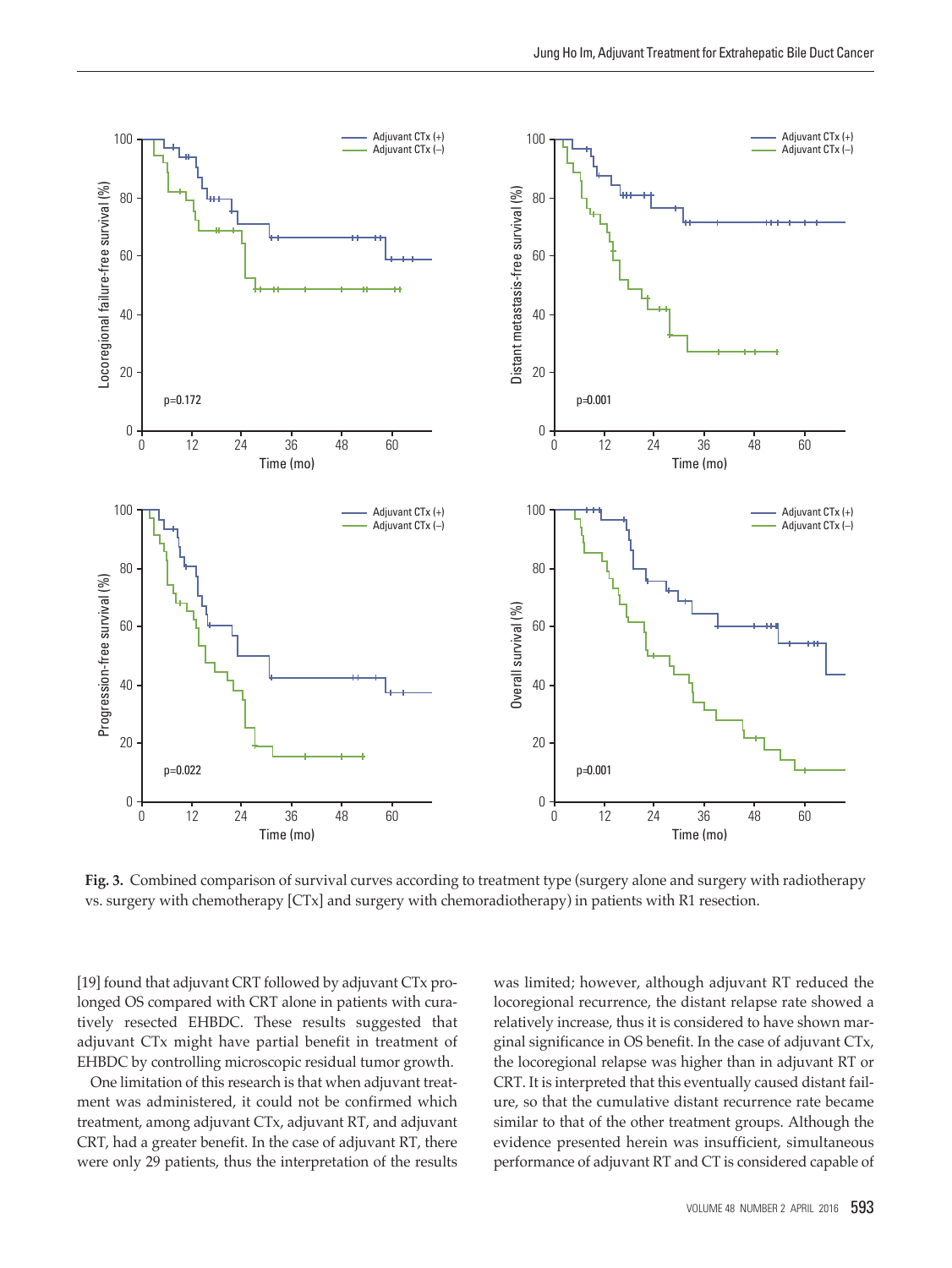|                                                                                                                                                                                                                                                                                                                        | <b>RFFS</b>                  |         | <b>DMFS</b>            |         | <b>PFS</b>             |         | 8O                     |         |
|------------------------------------------------------------------------------------------------------------------------------------------------------------------------------------------------------------------------------------------------------------------------------------------------------------------------|------------------------------|---------|------------------------|---------|------------------------|---------|------------------------|---------|
| Variable                                                                                                                                                                                                                                                                                                               | HR (95% CI)                  | p-value | HR (95% CI)            | p-value | HR (95% CI)            | p-value | HR $(95\%$ Cl)         | p-value |
| Preoperative CA19-9 (237 U/mL)                                                                                                                                                                                                                                                                                         | 1.238 (0.403-3.800)          | 0.710   | 1.618 (0.555-4.715)    | 0.378   | 2.029 (0.867-4.745)    | 0.103   | 1.310 (0.549-3.124)    | 0.542   |
| Postoperative CA19-9 (237 U/mL)                                                                                                                                                                                                                                                                                        | 1.396 (0.477-4.084)          | 0.543   | 1.326 (0.580-3.013)    | 0.504   | 1.523 (0.760-3.052)    | 0.236   | 1.893 (0.918-3.902)    | 0.084   |
| Histologic grade (PD)                                                                                                                                                                                                                                                                                                  | $0.945(0.175 - 5.102)$       | 0.947   | 3.384 (1.059-10.812)   | 0.040   | 2.515 (0.872-7.258)    | 0.088   | 4.961 (1.464-16.810)   | 0.010   |
| Lymphovascular invasion (positive)                                                                                                                                                                                                                                                                                     | 184)<br>$0.850(0.331 - 2.1)$ | 0.736   | 2.600 (1.097-6.161)    | 0.030   | 2.136 (1.070-4.265)    | 0.031   | 1.316 (0.646-2.683)    | 0.449   |
| Perineural invasion (positive)                                                                                                                                                                                                                                                                                         | 1.656 (0.443-6.190)          | 0.454   | 2.237 (0.630-7.940)    | 0.213   | 1.434 (0.523-3.932)    | 0.483   | 3.987 (1.180-13.472)   | 0.026   |
| T stage (T3-4)                                                                                                                                                                                                                                                                                                         | $0.659(0.254 - 1.711)$       | 0.392   | $0.802(0.323 - 1.989)$ | 0.634   | $0.666(0.329 - 1.349)$ | 0.259   | $0.932(0.434 - 2.002)$ | 0.858   |
| N stage (N1)                                                                                                                                                                                                                                                                                                           | $0.507(0.184 - 1.399)$       | 0.189   | 1.304 (0.553-3.074)    | 0.544   | $0.928(0.450 - 1.914)$ | 0.840   | 1.109 (0.543-2.265)    | 0.777   |
| Treatment type                                                                                                                                                                                                                                                                                                         |                              |         |                        |         |                        |         |                        |         |
| Surgery alone                                                                                                                                                                                                                                                                                                          |                              |         |                        |         |                        |         |                        |         |
| Surgery with CTx                                                                                                                                                                                                                                                                                                       | $0.691(0.222 - 2.149)$       | 0.524   | $0.123(0.032 - 0.471)$ | 0.002   | $0.378(0.153 - 0.933)$ | 0.035   | $0.460(0.181 - 1.167)$ | 0.102   |
| Surgery with RT                                                                                                                                                                                                                                                                                                        | $0.113(0.023 - 0.567)$       | 0.008   | $0.517(0.166 - 1.616)$ | 0.257   | 0.301 (0.112-0.808)    | 0.017   | 0.354 (0.116-1.082)    | 0.068   |
| Surgery with CRT                                                                                                                                                                                                                                                                                                       | $0.112(0.029 - 0.433)$       | 0.001   | $0.241(0.079 - 0.737)$ | 0.013   | $0.214(0.087 - 0.526)$ | 0.001   | $0.301(0.119 - 0.762)$ | 0.011   |
| . RFFS, locoregional failure-free survival; DMFS, distant metastasis-free survival; PFS, progression-free survival; OS, overall survival; HR, hazard ratio; CI, confi-<br>dence interval; CA, carbohydrate antigen; PD, poorly differentiated; CTx, chemotherapy; RT, radiotherapy; CRT, concurrent chemoradiotherapy; |                              |         |                        |         |                        |         |                        |         |

also simultaneously reducing locoregional relapse and systemic failure. Particularly in the case of the patient who underwent R1 resection, adjuvant CRT actually caused simultaneous reduction of the locoregional relapse and the systemic recurrence. Accordingly, simultaneous adjuvant RT and CTx could have a benefit in slowing disease progression.

The completeness of surgical resection and whether or not regional LN metastasis is present are the most important prognostic factors for determining survival in patients undergoing curative resection [2,3,6-8,13,14,16]. Likewise, we also found that resection margin and N stage were significant prognostic factors for OS. In the current and other studies higher T stage, poorly differentiated tumor, lymphovascular invasion positive, PNI positivity, and pre and postoperative CA19-9 level of at least 37 U/mL have been identified as prognostic factors [2,3,8,12-15,17]. Adjuvant RT and/or CTx seems to improve the outcome of patients with one or many of these risk factors.

There are some limitations to our study. The study was nonrandomized and retrospective in nature, and unrecognized biases could not be considered. Prognostic factors, such as stage and resection margin, did not show equal distribution between the treatment groups. The selection of treatment methods was based on physician decision. The RT volume and radiation dose, and the CTx regimen were also determined according to the physician's preference. Therefore, heterogeneous treatments might be a confounding factor.

# **Conclusion**

Adjuvant treatments were important prognostic factors after curative resection of EHBDC. Adjuvant RT and CTx may reduce locoregional recurrence and distant metastasis, consequently improving survival. Therefore, we recommend adjuvant RT and CTx for patients with EHBDC at high risk for recurrence. However, further randomized prospective studies are needed to clarify the role of adjuvant treatment in patients with EHBDC treated with curative resection.

# **Conflicts of Interest**

Conflict of interest relevant to this article was not reported.